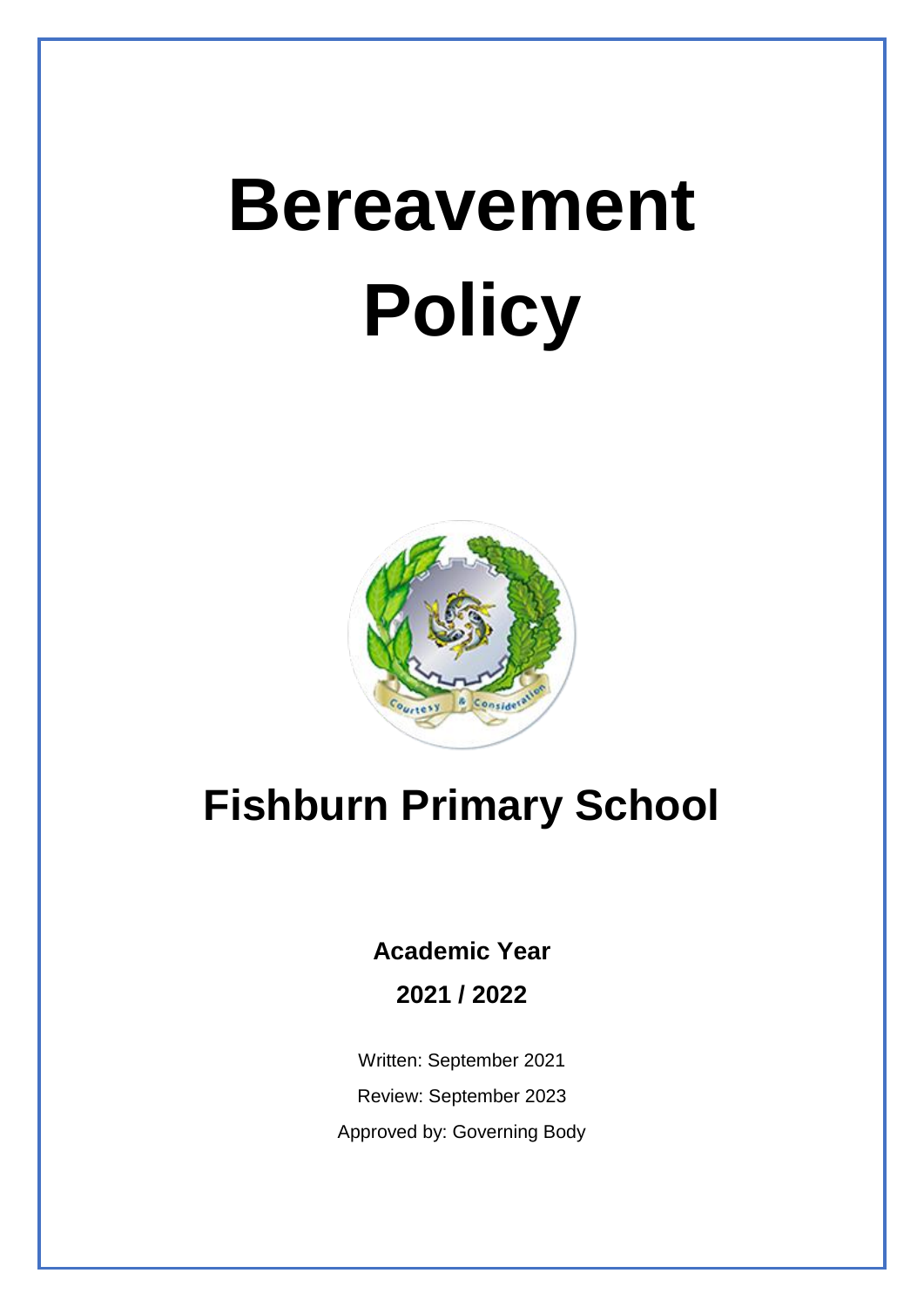#### **Aims of Document**

This document aims to set out the considerations that senior leaders will need to create a comprehensive bereavement policy. Senior Leaders will need to think about how it links to other policies, e.g. critical incidents, and how it relates to the overall ethos of the school that has a bereavement aware culture in place.

#### **Rationale**

In every school there will almost always be individuals who are dealing with grief and loss. It is estimated that 45,000 children are bereaved evert year in the UK (www.winstonswish.org). Within school there is an opportunity to support them to be a listening ear, to offer them some structure and normality where it's needed, opportunities to be a child, and to support their wellbeing as a whole. Having a bereavement policy in a school ensures the preparation and planning needed to support those affected, whether it's an individual or the whole school community. A bereavement policy can provide a guiding framework for managing these events; however, it is important to recognise the range of experiences and losses that might occur, and that each circumstance will be different. If a pupil or a staff member dies, the actions taken will be different from supporting a bereaved pupil, and schools should also refer to their policy on managing critical incidents. Every school will need to consider their individual context and the culture and ethos of their school community when writing their bereavement policy.

#### **Communication and Information Sharing**

When a death occurs, careful consideration needs to be given as to how to establish the key facts, and what, how and when this information should be shared with other staff, pupils and families. Where a particular family is affected, make sure to establish what they are happy to share with the school community. Stick to key facts and discourage any speculation. If in school, bad news is usually best broken within smaller groups rather than whole school assemblies.

#### *In case of the death of a pupil, staff member or a serious incident on school premises or on a school trip, please also refer to your critical incident policy and establish how you might deal with any potential media interest.*

#### **Establishing key information**

- Consider the details of the death who will be responsible for gathering this information?
- Are there other services that need to be consulted?
- Who will be responsible for liaising with the family?
- How and when will information be shared with staff? Ideally this will be done before informing children.
- How will this be managed if the incident takes place during the school holidays/weekends?
- Does the death affect an individual in school or is it likely the whole school community will be affected?
- Are there other children not directly affected by the incident but may be vulnerable (e.g. have previously experienced a bereavement or are anticipating a bereavement)? Can a discrete register be established so that staff are aware of this and can exercise particular sensitivity?

#### **Informing other children/families**

- Consider the circumstances of the death and whether other children/classes need to be informed, and to what level of detail. If an individual/family is affected by the bereavement, make sure you have checked with them what they are happy to share.
- Consider how the information can be shared with children and who will be responsible for this – do they need additional support to do this?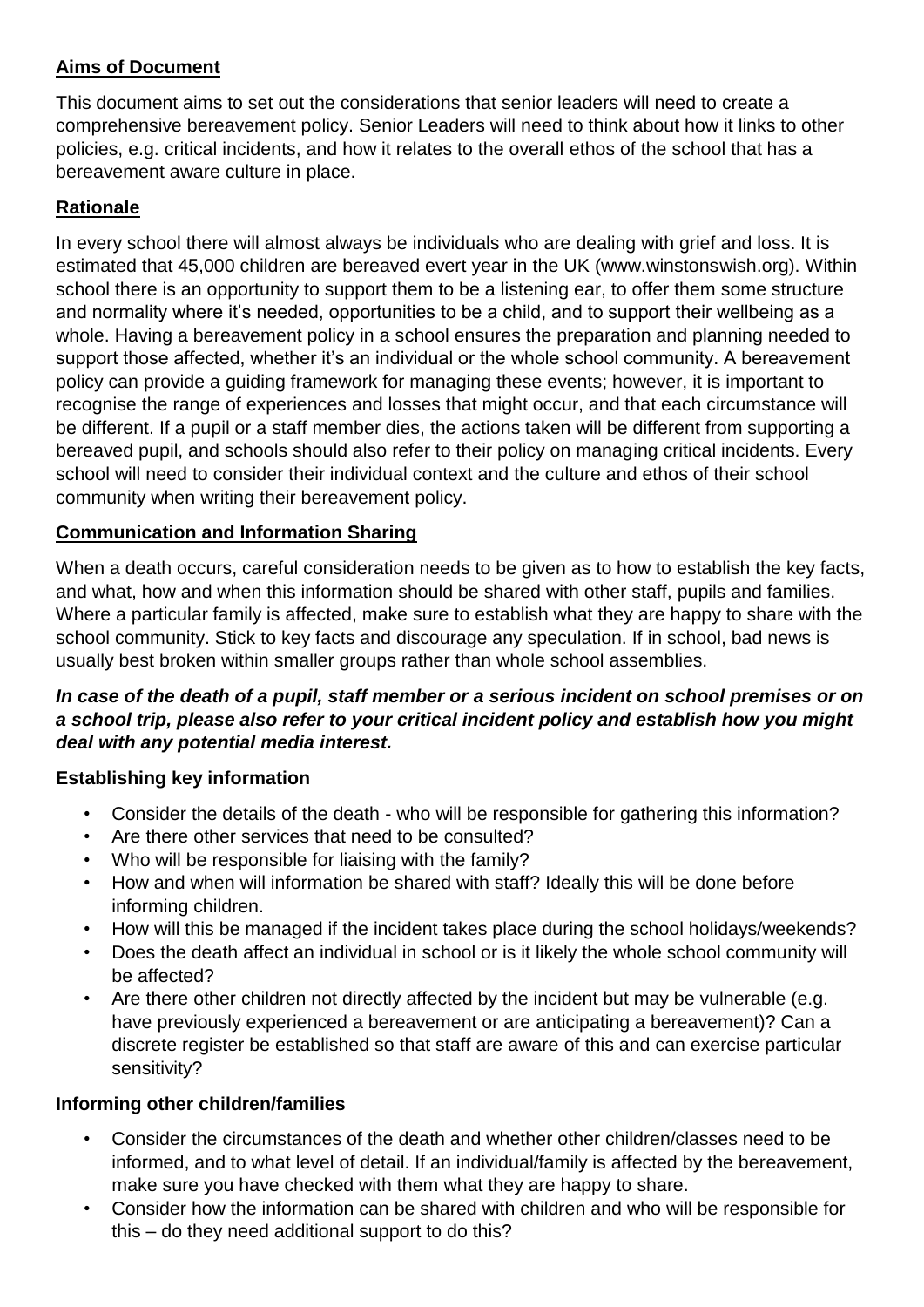- Ensure information is factual and simple language is used, discouraging speculation.
- Talk briefly about the person who died without eulogising them.
- It can be helpful to give pupils a practical and positive activity to do, for example making a card.
- Remember that children and young people may share information about the loss on social media – how will this be addressed?
- Consider whether parents need to be informed, and if so can advice and signposting be provided in case further support is needed?

#### **Support in School**

#### **The first few days**

Maintaining structure and routine can be important for children and young people affected by bereavement, however staff need to be responsive to how the child or young person is presenting and allow some flexibility within the day to meet their needs at this difficult time.

- What support will be available to children and young people and staff?
- Are there safe spaces that children/young people can go to? How and when can they be accessed?

#### **Support for children and young people**

Best practice suggests that support is usually best given in the first instance by people who are familiar to us. This helps to maintain a sense of calm and consistency where possible. Grief is a natural process that many of us will go through without the need for specialist support, particularly if we already have good support structures. We all respond to grief in different ways and it can take time to come to terms with events.

- Are all staff aware of the range of feelings and behaviours to anticipate from a child who is grieving?
- Does the child/voung person need a key person in school to go to?
- Are there any additional needs to think about e.g. SEND?
- Are there other children/young people affected? Consider that while they might not be personally affected by the loss, the nature of events can be a trigger for past experiences, may exacerbate current issues or increase vulnerability in some groups.
- Have self-help materials been made available, and do children/young people know where to go if they have questions or need support?
- Is information about helplines accessible?
- Which external agencies/local services are available?
- Do staff know when to seek specialist advice and a referral to outside agencies?

#### **Support for staff**

It can be an emotionally difficult time for staff who are supporting a child who is bereaved, especially if their own experiences of loss are triggered.

- How will the wellbeing of staff be monitored?
- Who can staff go to if they need support, both internally and externally?
- Are there opportunities for more informal peer support?
- Do staff need any additional training to support them in their role? Please contact your link EP or Lead Partner to find out more about training provided by the SEND & Inclusion Service.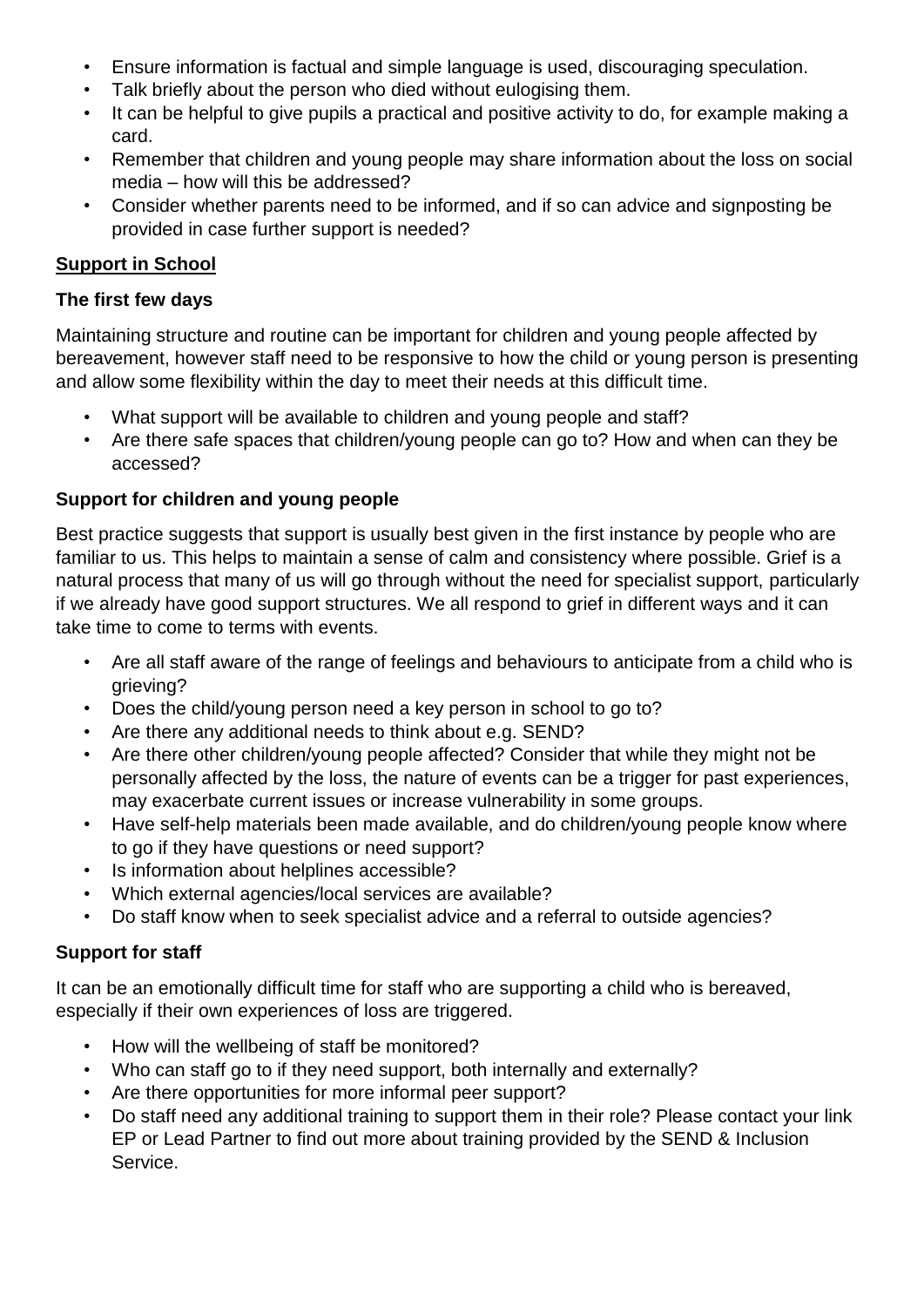#### **The funeral**

- Who will be responsible for finding out the arrangements?
- Are there religious/cultural considerations to be made?
- Will someone from school attend and are there practical implications for this?
- What are the wishes of the family?
- Are any children from school attending and will they need additional support?
- Will there be any flowers/collection/cards sent?
- Returning to school after a bereavement
- If the child has taken time off school:
- Who will liaise with them before they return and find out what support they might need?
- Who will meet them on their first day back?
- What support has been put in place for them if they need time out, or someone to talk to?

#### **Ongoing support**

There are no set timeframes for bereavement, and feelings can be triggered at different times during the year and stages of life.

- If a child/staff member has died, consider ways in which their life can be celebrated e.g. special assembly (See Appendix E)
- How will the wellbeing of those affected be monitored over time?
- What school-based interventions are there that support children with bereavement?
- How will anniversaries and other trigger points be managed sensitively? (See Appendix)

### **School Curriculum and Ethos**

1 in 29 children have been bereaved of a parent or sibling (www.winstonswish.org) - that around 1 in every class. Children and young people will also likely experience the death of other people who are important to them and across our lifetimes we will all experience bereavement. In order to help children and young people effectively manage bereavement and losses in their lives it is important that we equip them with the skills and resources to be able to cope when they experience the death of someone they know.

By introducing the subject of death and bereavement in the classroom we can help pupils to normalise and understand the process of grieving and help them to develop the skills to empathise with friends who may be going through a bereavement. It will also help children and young people understand that it is ok to talk about death and dying and demonstrate that the adults around them are open to conversations about a topic that can often be difficult to talk about.

Death and bereavement is a topic that can be taught alongside the usual PSHE curriculum within Primary and Secondary schools. There are a range of resources available online to support this including;

- Elephants Tea Party Created by Child Bereavement UK, this resource offers lesson plans and activities to support discussion round death and grieving. There are resources available to download for free aimed at pupils aged 5-11years an 11-13years [\(https://www.childbereavementuk.org/Pages/Category/elephants-tea-party\)](https://www.childbereavementuk.org/Pages/Category/elephants-tea-party)
- Project Eileen a multimedia project aimed at Year 10 pupils, currently being piloted in two Secondary Schools and due to make their resources more widely available in 2020. [\(www.projecteileen.co.uk\)](http://www.projecteileen.co.uk/)
- Zippy's Friends (ages 5-7) and Apple's Friends (ages 7-9) A coping and social skills programme for Primary age children which covers death and bereavement within the sessions. [\(https://www.partnershipforchildren.org.uk/what-we-do/programmes-for](https://www.partnershipforchildren.org.uk/what-we-do/programmes-for-schools.html)[schools.html\)](https://www.partnershipforchildren.org.uk/what-we-do/programmes-for-schools.html)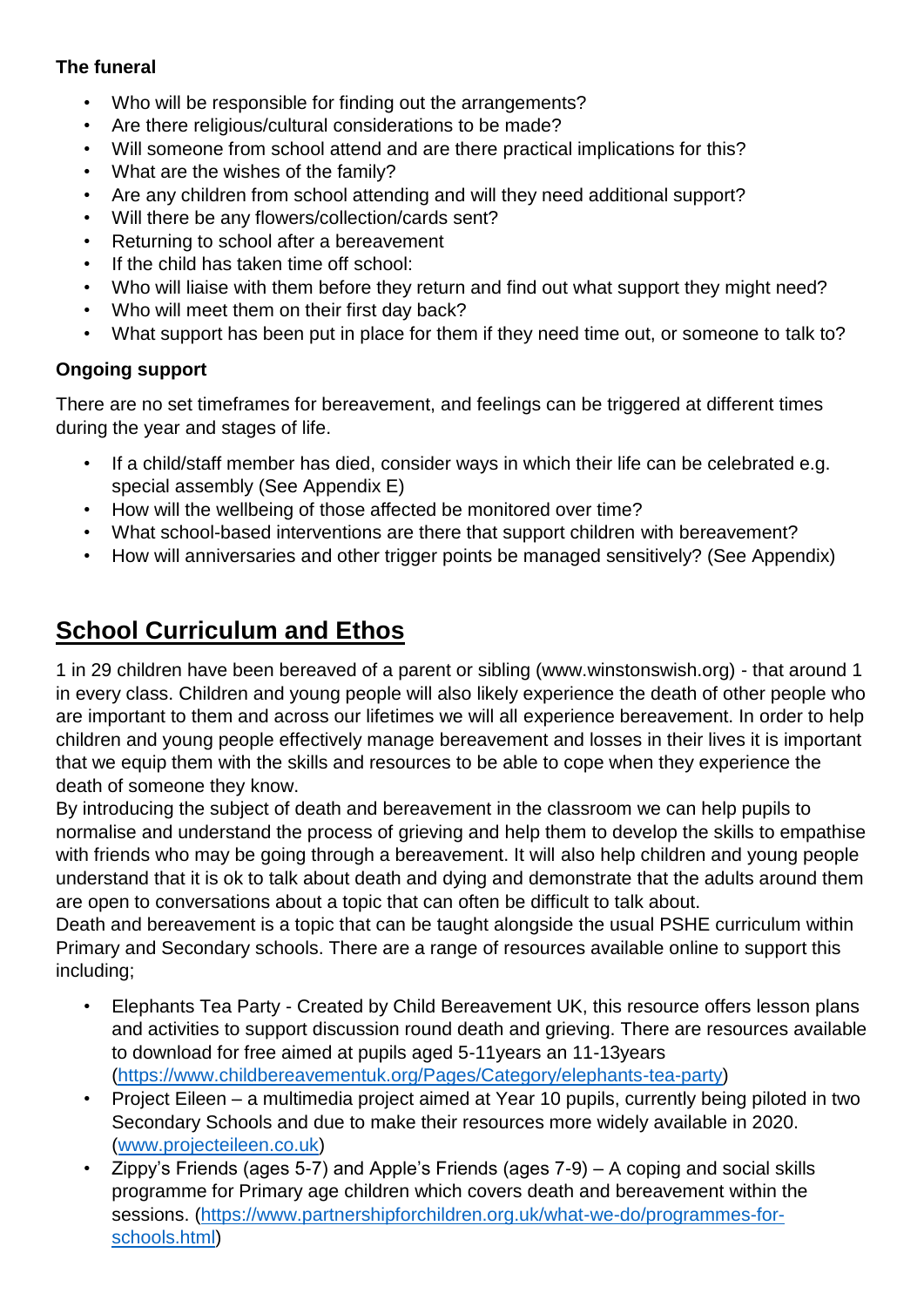- Winston's Wish Guide to Supporting Grieving Children and Young People in Education the teaching learning and grief section contains some useful ideas which could be incorporated into lessons relating to death and bereavement. [\(https://www.winstonswish.org/supporting-you/supportfor-schools/\)](https://www.winstonswish.org/supporting-you/supportfor-schools/)
- Educating and Supporting Children around Death, Dying and Bereavement by St Francis Xavier's Primary School, Falkirk. This resource, containing 5 detailed lesson plans for pupils aged 9-12 years, was developed as part of the school resilience project (this is not linked to Durham Resilience Project)

[https://www.goodlifedeathgrief.org.uk/content/resources/1525951432\\_The\\_Resilience\\_Proj](https://www.goodlifedeathgrief.org.uk/content/resources/1525951432_The_Resilience_Project.pdf) [ect.pdf](https://www.goodlifedeathgrief.org.uk/content/resources/1525951432_The_Resilience_Project.pdf)

• Youth Aware Mental Health (YAM) is a universal programme for Y9 young people in Durham schools. While it is not a programme that focuses specifically on bereavement and loss, it supports young people to know that it is ok not to be ok and to know how to seek support from friends, family, teachers and services. The programme is facilitated by a team of staff from a range of services (including SEND and Inclusion and resilience nurses) and is free to schools. For more information contact [epsdurham@durham.gov.uk](mailto:epsdurham@durham.gov.uk)

Although bereavement and loss is an important topic to discuss, schools should remain mindful that this can be a sensitive topic for many people, including staff members themselves. It is important that before engaging in sessions staff are aware of pupils who have experienced a bereavement and that appropriate steps are taken to ensure that pupils feel supported, for example, giving them options about how they would like to engage with the session. When children have experienced bereavement and loss, there are some considerations to make within school around the curriculum:

- Make their time in school predictable with a sense of calm, consistency and routine
- Consider whether 'new' routines might be supportive
- Ensure they know what to expect from adults around them and what adults might expect of them e.g. we may take a flexible approach to rules and boundaries but let children and young people know about these adjustments
- Reduce the cognitive load where appropriate
- Reduce worries by ensuring they have understanding around what will be happening each day and support that is available to them
- Generate joy let them know it is ok to feel happy and hopeful and engage with aspects of school they enjoy

# **Additional Considerations**

#### **Religion and Culture**

Schools function within a multi-cultural society, in which various beliefs, religious and non-religious preferences should be taken into account. Respect for the differing needs, rituals and practices is essential when acknowledging a death and supporting children, young people and their families. For more information see Appendix F.

#### **Traumatic bereavements/death by suicide**

Sudden deaths and bereavements in traumatic circumstances can lead to additional complexities in the grieving process. Sudden and traumatic deaths can include suicide, homicide, accidental deaths and sudden fatal medical emergencies. In these circumstances, the reality of the situation can be hard to accept, with no chance to say goodbye and possible regrets over unfulfilled plans. There may also be media attention which can be particularly difficult for an individual grieving the loss of a loved one.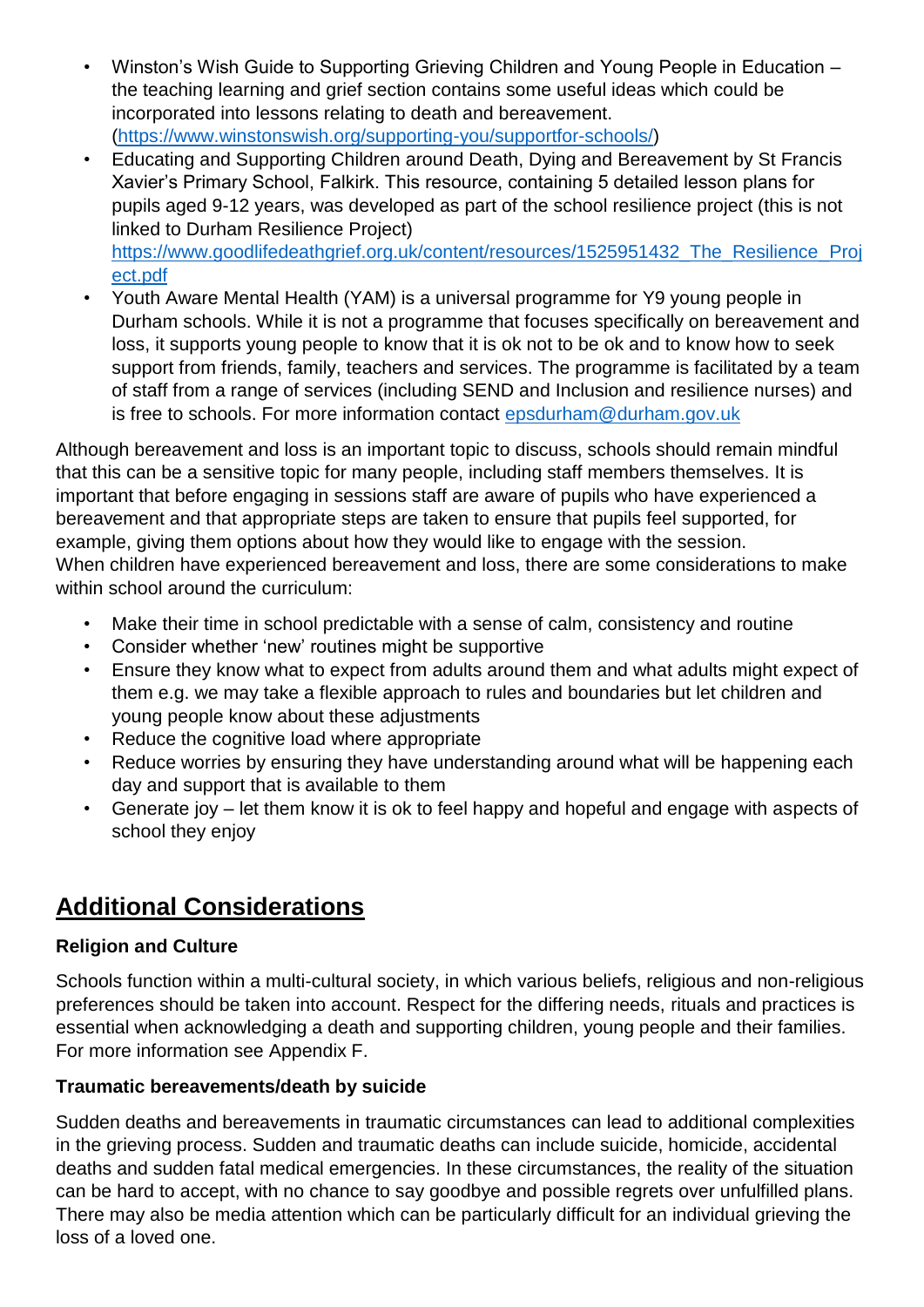In these circumstances the usual processes outlined within the school bereavement policy remain appropriate however further thought may need to be given to liaising with the family and Police Family Liason Officer as appropriate. In additional, consideration must be given to if and how information is shared with the school community. Additional specific information relating to supporting children with sudden and traumatic bereavements is also available on www.childbereavementuk.org and [www.winstonswish.org.](http://www.winstonswish.org/)

Where the death involves a pupil or a staff member, schools should refer to their Critical Incident policy and advice can be sought from the Durham EPS and SEND & Inclusion Team. Particular care must be given to suspected suicide as this can raise vulnerability within the school population. The Samaritans have a guide on managing a suspected suicide within school which can be found at [https://media.samaritans.org/documents/samaritans-help-when-we-needed-it](https://media.samaritans.org/documents/samaritans-help-when-we-needed-it-most.pdf)[most.pdf](https://media.samaritans.org/documents/samaritans-help-when-we-needed-it-most.pdf)

Local support for individuals and families bereaved through suicide can also be found through 'if u care share' [https://www.ifucareshare.co.uk.](https://www.ifucareshare.co.uk/)

## **Appendix A: Typical responses to loss and bereavement in children**

Everyone is affected in a unique way by grief and this can also dependent on the age and developmental stage of the child or young person. Some common feelings and behaviours in children include:

- becoming upset by seemingly minor events
- aggression, anger and non-compliance
- difficulty focusing on tasks
- fear of being alone and separation anxiety
- feelings of guilt/confusion
- reluctance to go to school
- complaining of headaches/stomach aches/minor illness
- feeling tired or becoming unusually hyperactive
- difficulties with peer relationships
- sleep disturbances

The way a child processes their grief may also depend on a number of factors:

- The relationship they had with the person who died
- The circumstances of the loss and if it occurred in a traumatic way
- Whether it was anticipated or not
- Whether they have experienced multiple losses
- The external support they have

#### Specialist Support

Although there are no limits as to how long grieving should last and what it should consist of, if over time children and young people are unable to move forward and appear to be 'stuck' in their grief, they may need support from specialist bereavement services. Signs that the child might need specialist intervention include:

- Frequent trouble accepting the death
- Inability to trust others since the death